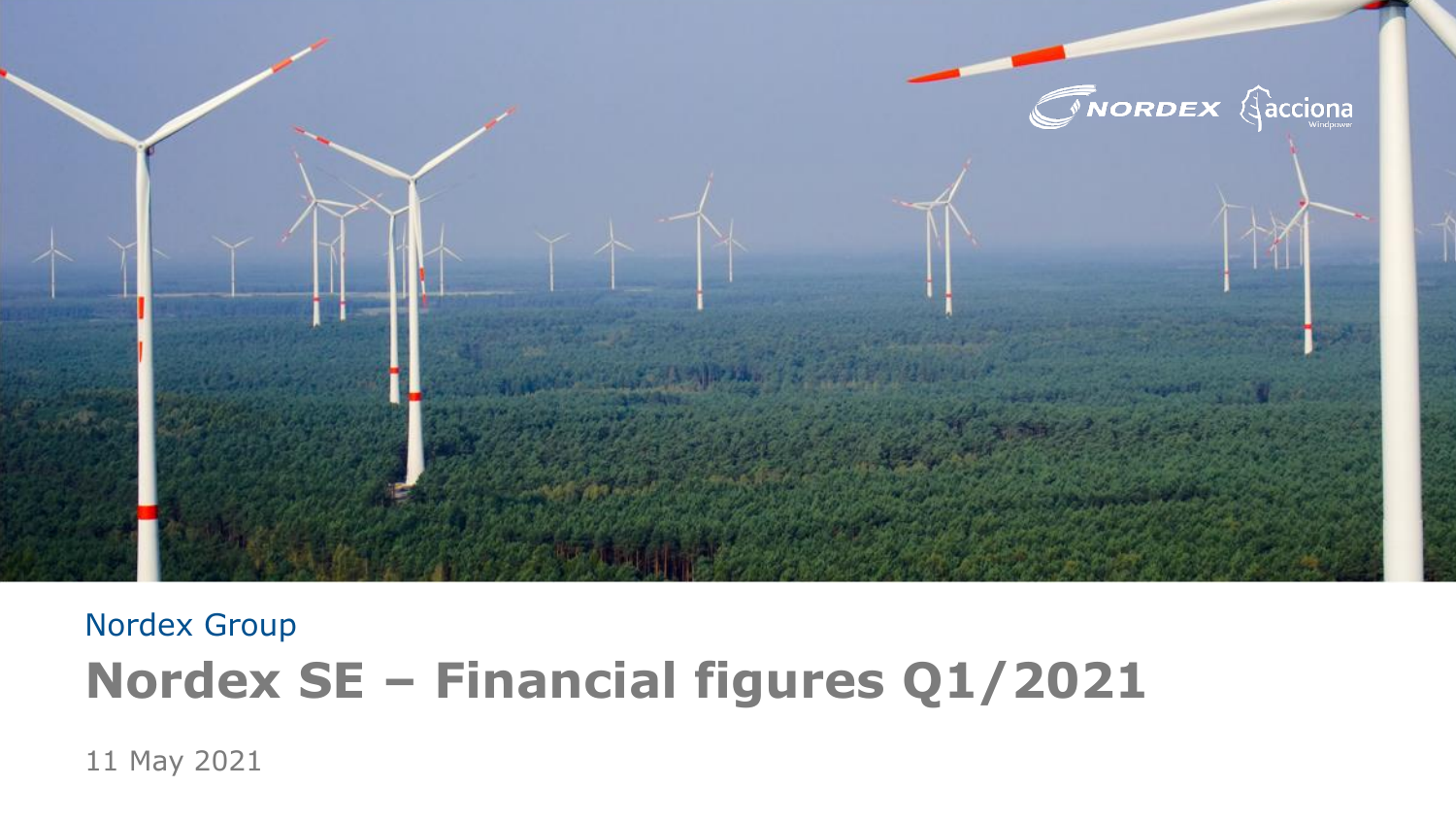

| **2**

## › All financial figures within this presentation are unaudited.

- › This presentation was produced in May 2021 by Nordex SE solely for use as a source of general information regarding the economic circumstances and status of Nordex SE. It does not constitute an offer for the sale of securities or an invitation to buy or otherwise acquire securities in the Federal Republic of Germany or any other jurisdiction. In particular it is not intended to be an offer, an investment recommendation or a solicitation of an offer to anyone in the U.S., Canada, Japan and Australia or any other jurisdiction. This presentation is confidential. Any reproduction or distribution of this presentation, in whole or in part, without Nordex SE's prior written consent is expressly prohibited.
- › This presentation contains certain forward-looking statements relating to the business, financial performance and results of Nordex SE and/or the industry in which Nordex SE operates, these statements are generally identified by using phrases such "aim", "anticipate", "believe", "estimate", "expect", "forecast", "guidance", "intend", "objective", "plan", "predict", "project", and "will be" and similar expressions. Although we believe the expectations reflected in such forward-looking statements are based upon reliable assumptions, they are prepared as up-to-date and are subject to revision in the future. We undertake no responsibility to update any forward-looking statement. There is no assurance that our expectations will be attained or that any deviations may not be material. No representation or warranty can be given that the estimates, opinions or assumptions made in, or referenced by, this presentation will prove to be accurate.

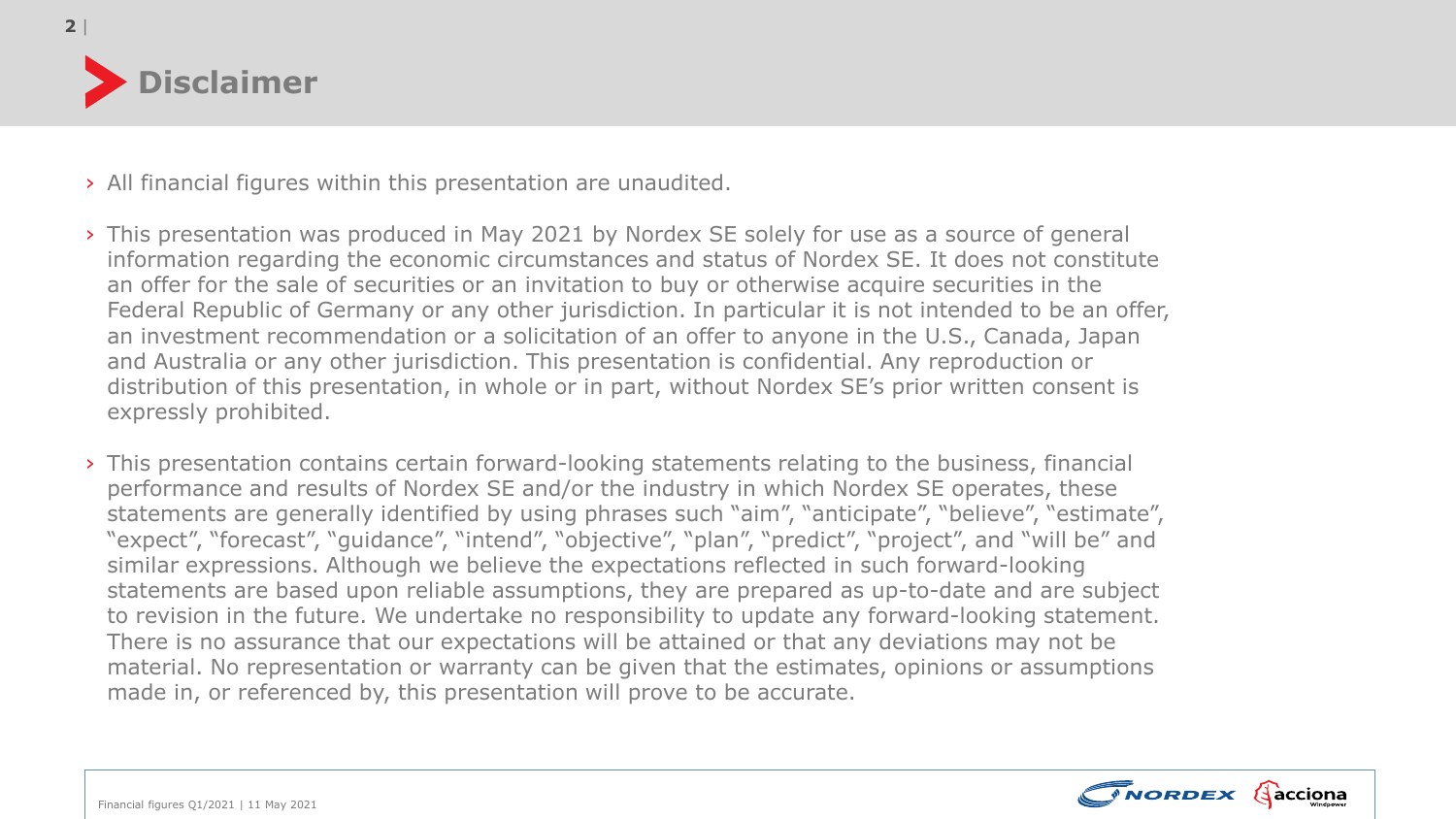

| Introduction              | José Luis Blanco |
|---------------------------|------------------|
| Markets and orders        | Patxi Landa      |
| <b>Financials</b>         | Dr Ilya Hartmann |
| Operations and technology | José Luis Blanco |
| Guidance FY 2021          | José Luis Blanco |
| Strategic targets         | José Luis Blanco |
| Q&As                      | All              |
| Key takeaways             | José Luis Blanco |

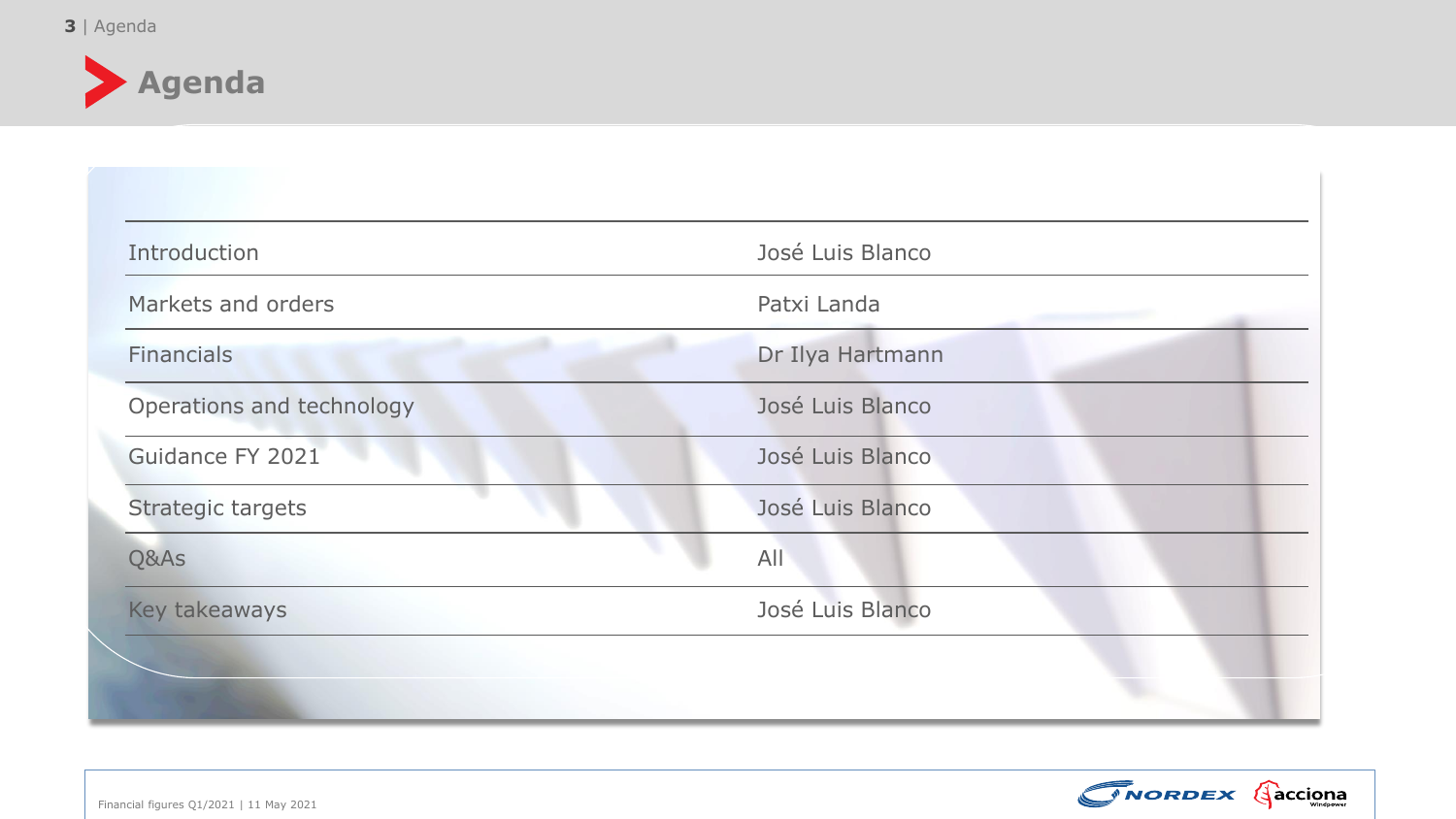### 4 | Introduction

| Executive summary Q1/2021 |  |
|---------------------------|--|
|---------------------------|--|

| $\geq$ Q1/2021 RESULTS |                      |                              |
|------------------------|----------------------|------------------------------|
| <b>Sales</b>           | <b>EBITDA margin</b> | <b>Working capital ratio</b> |
| <b>EUR 1,251m</b>      | 0.8%                 | $-7.6%$                      |

- › Order intake of 1.25 GW in Q1/2021 shows a good start into 2021.
- › 73% of the order intake accounts for Delta4000 turbine series.
- › Sales increased to EUR 1,251m compared to EUR 965m last year reflecting high activity level.
- › EBITDA margin of 0.8% as expected due to challenging market environment and ongoing Covid-19 pandemic.
- › Refinancing of SSD secured via shareholder loan from anchor shareholder Acciona successfully executed.
- › Nordex share included in the mid cap index (MDAX) of Deutsche Boerse Group since 22 March 2021.
- › Guidance for FY 2021 maintained.

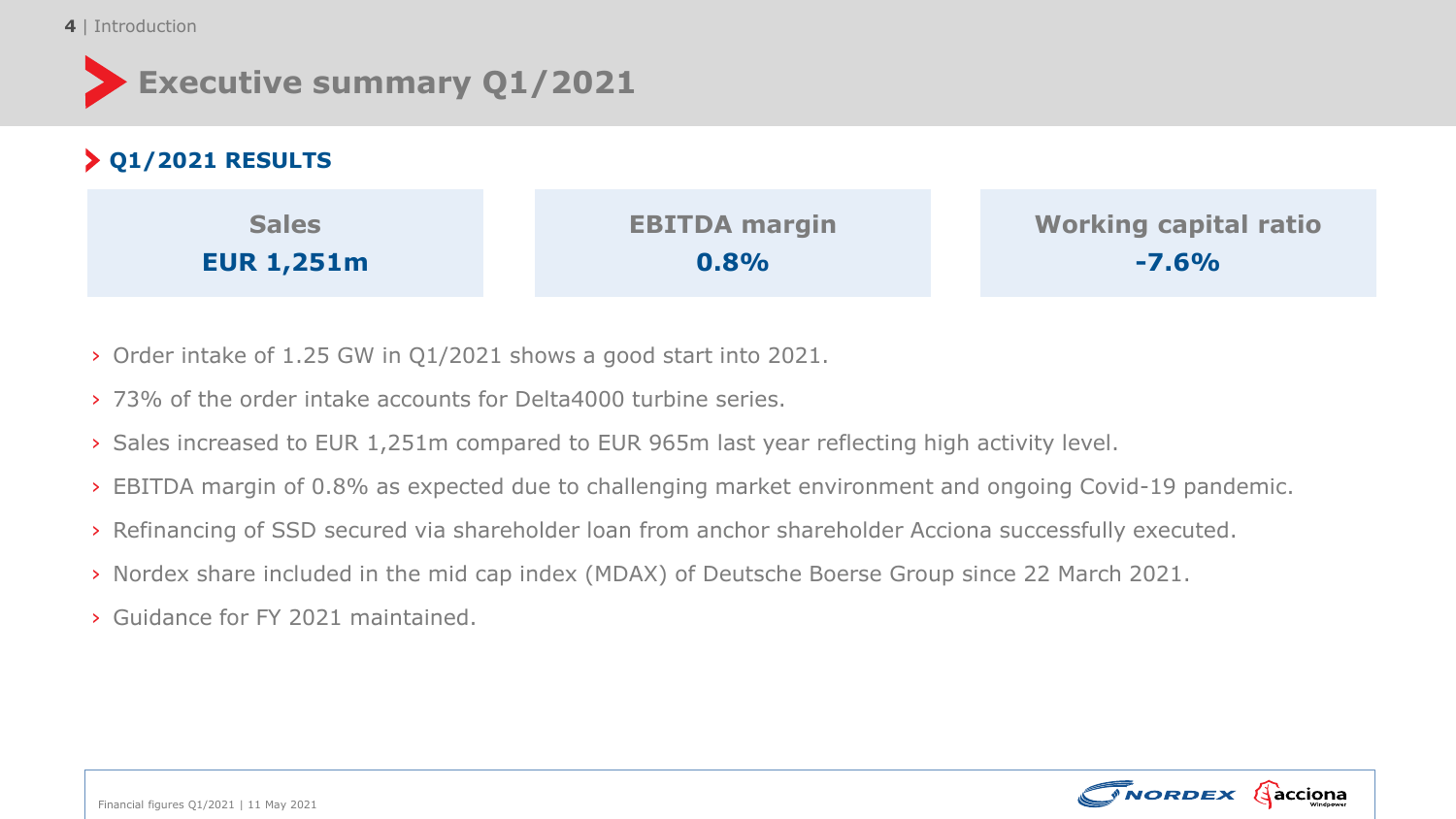**5** | Markets & orders





- › Solid order intake in Q1/2021 against the backdrop of the industry`s soft start into 2021
- › Order intake totaled EUR 911m in Q1/2021 (EUR 1,185m in the previous year period)
- › Increased ASP of EUR 0.73m/MW in Q1/2021 compared to 0.72m/MW in the previous year period

# **Order intake turbine\* (in MW) Order intake turbine\* by regions (in MW in %)**



- › Orders received from 11 different countries in Q1/2021
- › Largest single markets in Q1/2021: Spain, Turkey, Germany and Finland
- › 73% of the order intake accounts for Delta4000 turbine generation in the first quarter 2021

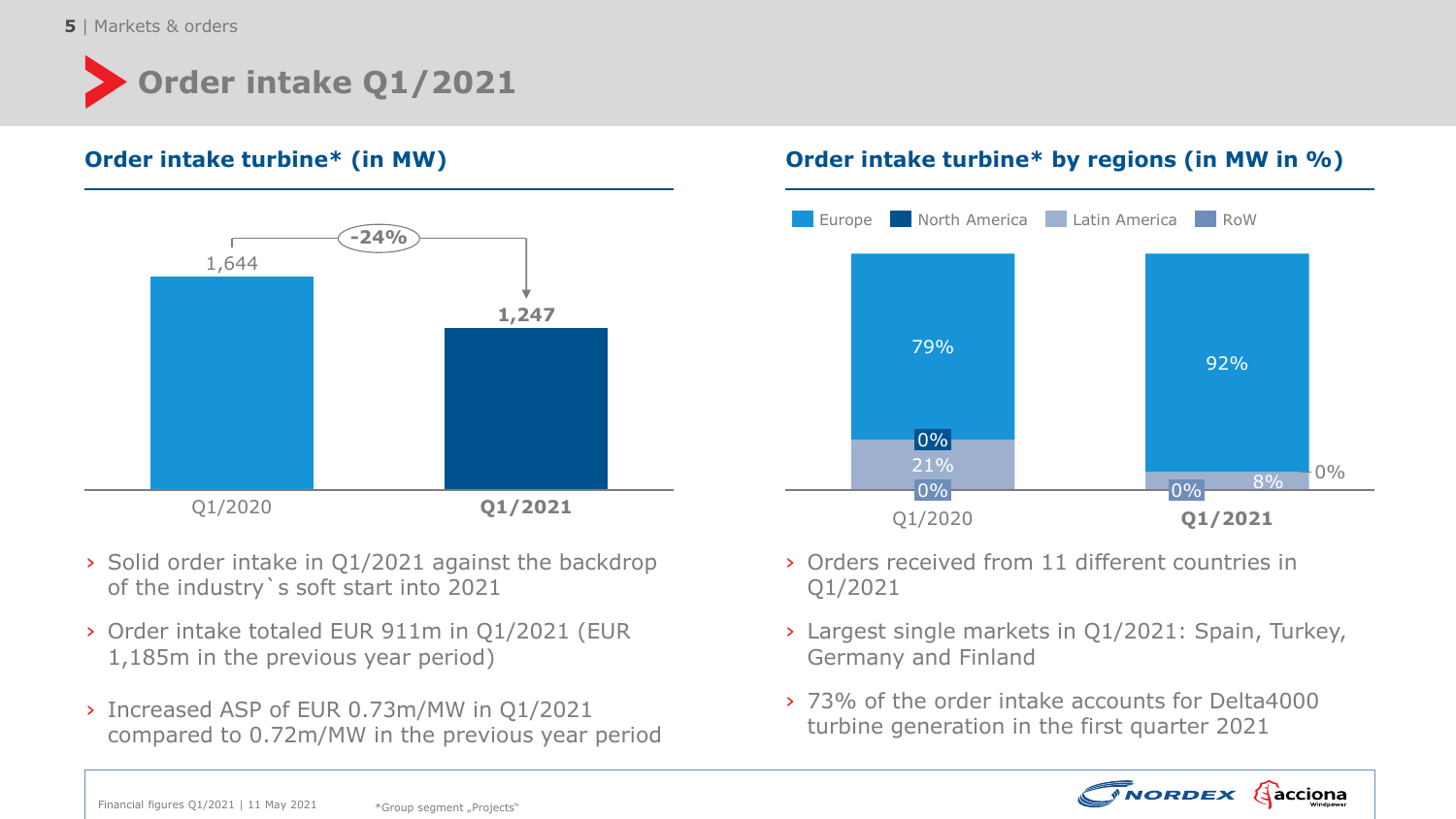# **Steady growth in service business Q1/2021**



### **Comments**

- › Service sales share totaled 8.6% of group sales in Q1/2021
- › Service EBIT margin of 16.5% in the first three months 2021
- › 97% average availability of WTGs under service in Q1/2021
- › Service order book remains strong of around EUR 2.8bn at the end of the first quarter 2021

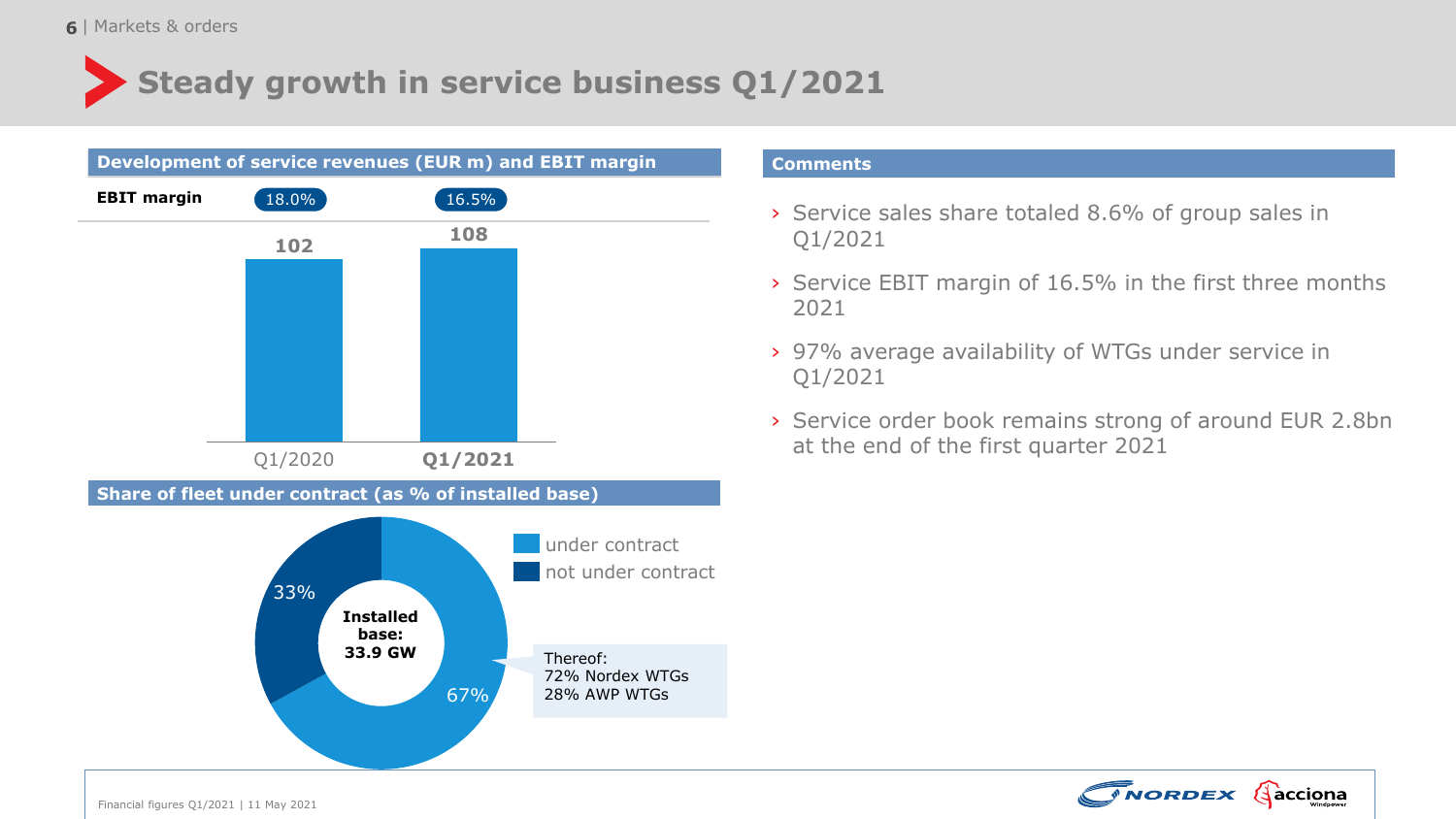**7** | Markets & orders

# **Combined order book of over EUR 7.9bn at the end of Q1/2021**

## **Order book turbines (EUR m) Order book service (EUR m)**



- › Order book of around EUR 5.1bn at the end of Q1/2021 due to continuously good order intake
- › Order book development due to pick up in execution (EUR 5.3bn YE 2020)
- › Distribution of the markets in Q1/2021: Europe (68%), Latin America (16%), North America (12%) and Rest of World (4%)



› 8,558 wind turbines under service at the end of Q1/2021 corresponding to 22.6 GW

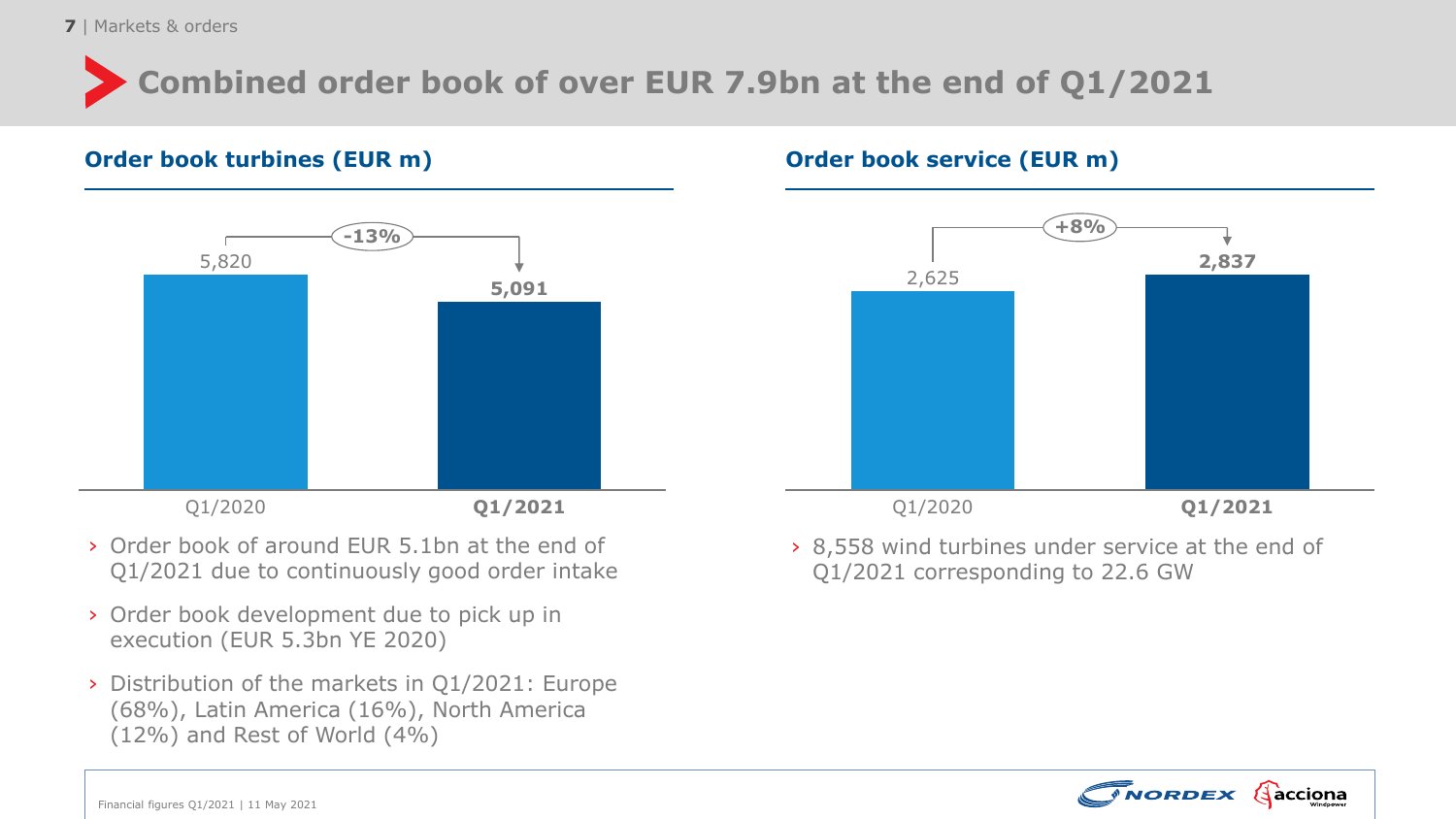# **Income statement Q1/2021**

| in EUR m (rounded figures)        | Q1/2021 | Q1/2020 | abs. change |
|-----------------------------------|---------|---------|-------------|
| <b>Sales</b>                      | 1,251   | 965     | 286         |
| Total revenues                    | 1,121   | 1,022   | 99          |
| Cost of materials                 | $-905$  | $-865$  | $-40$       |
| <b>Gross profit</b>               | 216     | 156     | 60          |
| Personnel costs                   | $-118$  | $-90$   | $-28$       |
| Other operating (expenses)/income | $-88$   | $-54$   | $-34$       |
| <b>EBITDA</b>                     | 10      | 13      | $-3$        |
| Depreciation/amortization         | $-38$   | $-37$   | $-1$        |
| <b>EBIT</b>                       | $-28$   | $-24$   | -4          |
| <b>Net profit</b>                 | $-55$   | $-38$   | $-17$       |
| Gross margin*                     | 17.3%   | 16.2%   |             |
| <b>EBITDA</b> margin              | 0.8%    | 1.4%    |             |
| <b>EBIT margin w/o PPA</b>        | $-1.8%$ | $-1.7%$ |             |

## **Comments**

- › Strong sales of EUR 1,251m at the end of Q1/2021 reflects increased execution level
- › EBITDA margin of 0.8% as expected in Q1/2021
- › PPA depreciation amounted to EUR 5.4m in Q1/2021 (EUR 7.2m in previous year quarter)

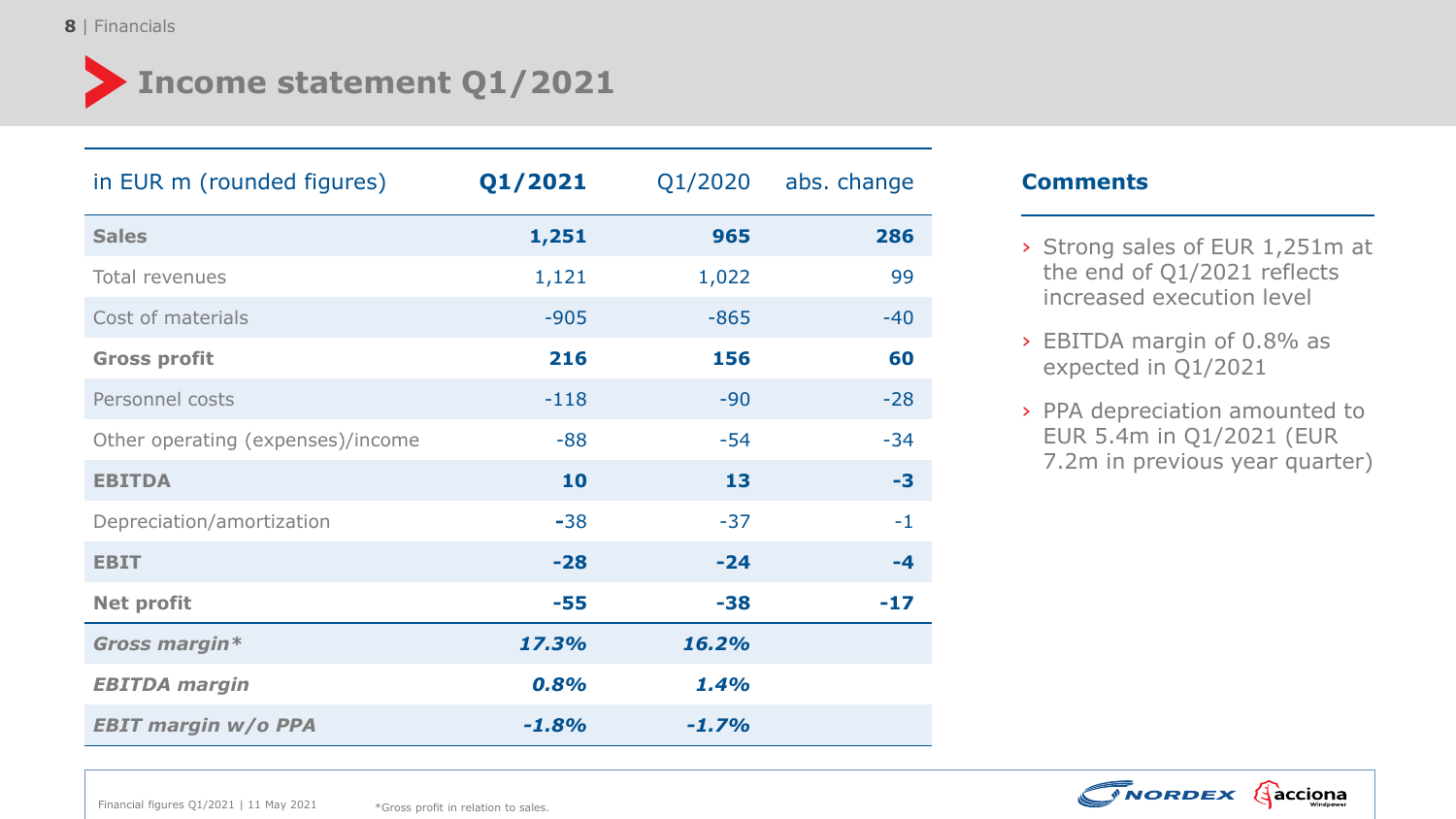# **Balance sheet Q1/2021**

| in EUR m<br>(rounded figures)       | 31.03.21 |         | 31.12.20 abs. change | $\Delta$ in % |
|-------------------------------------|----------|---------|----------------------|---------------|
| Non-current assets                  | 1,523    | 1,526   | $-3$                 | $-0.2$        |
| Current assets                      | 2,754    | 2,884   | $-130$               | $-4.5$        |
| <b>Total assets</b>                 | 4,277    | 4,410   | $-133$               | $-3.0$        |
| Equity                              | 693      | 774     | $-81$                | $-10.4$       |
| Non-current liabilities             | 841      | 653     | 188                  | 28.9          |
| <b>Current liabilities</b>          | 2,743    | 2,984   | $-241$               | $-8.1$        |
| <b>Equity and total liabilities</b> | 4,277    | 4,410   | $-133$               | $-3.0$        |
| Net debt $*$                        | 33       | 41      |                      |               |
| Working capital ratio**             | $-7.6%$  | $-6.3%$ |                      |               |
| Equity ratio                        | 16.2%    | 17.5%   |                      |               |

## **Comments**

- › Cash position of EUR 743m at the end of Q1/2021 (EUR 778m at year-end 2020)
- › Refinancing of promissory notes (SSD) of EUR 215m successfully executed in April 2021



Financial figures Q1/2021 | 11 May 2021

\*Cash and cash equivalents less bank borrowings and bond. \*\*Based on actual sales figures.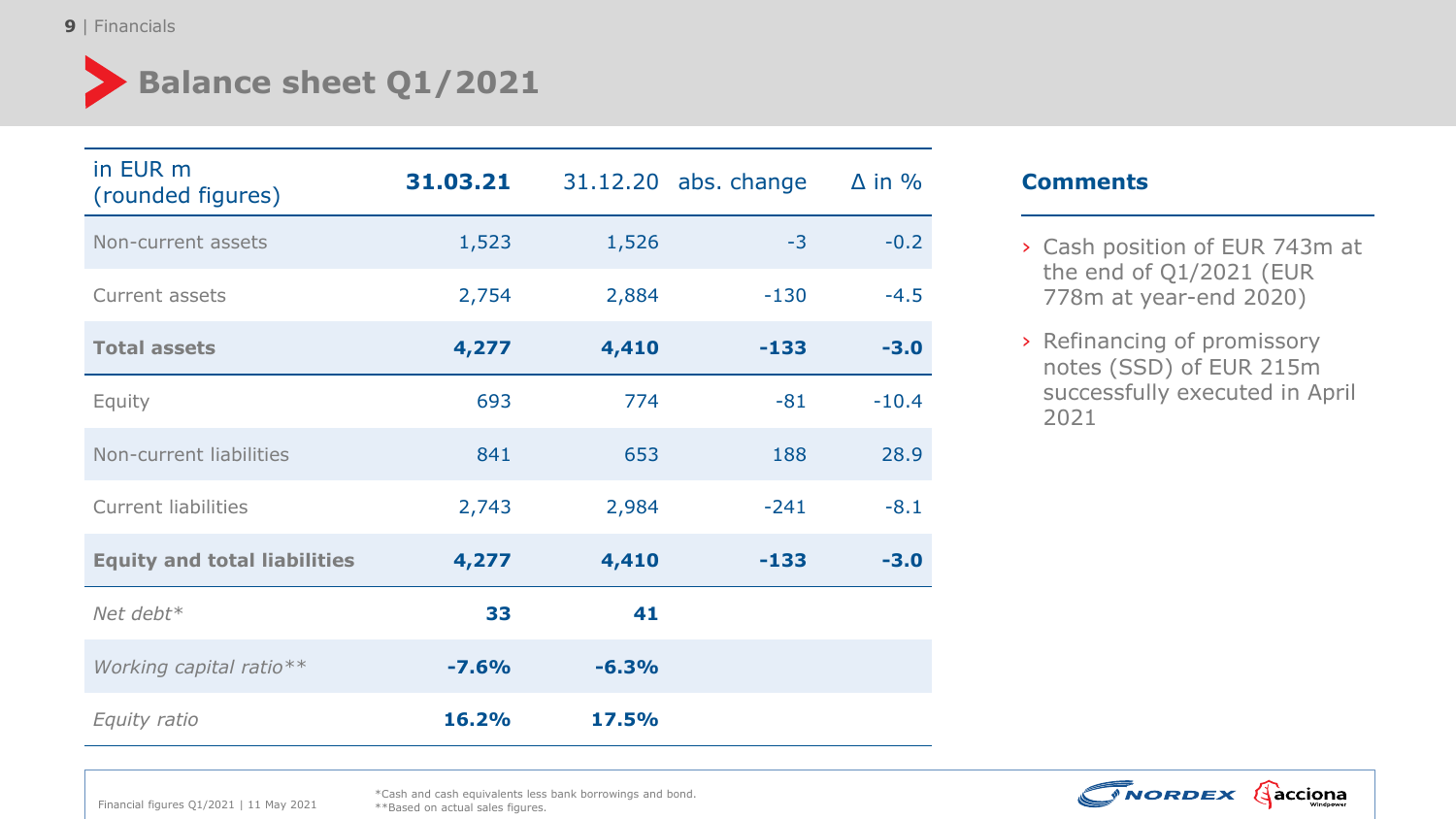# **Working capital development Q1/2021**



- › Despite ongoing disruptions due to Covid-19 working capital further improved compared to year-end 2020
- › Low working capital ratio supported by ongoing stringent working capital management

# **Working capital ratio (in % of sales)\* Working capital development (in EUR m)\***



› Decrease in inventories driven by ongoing high installations

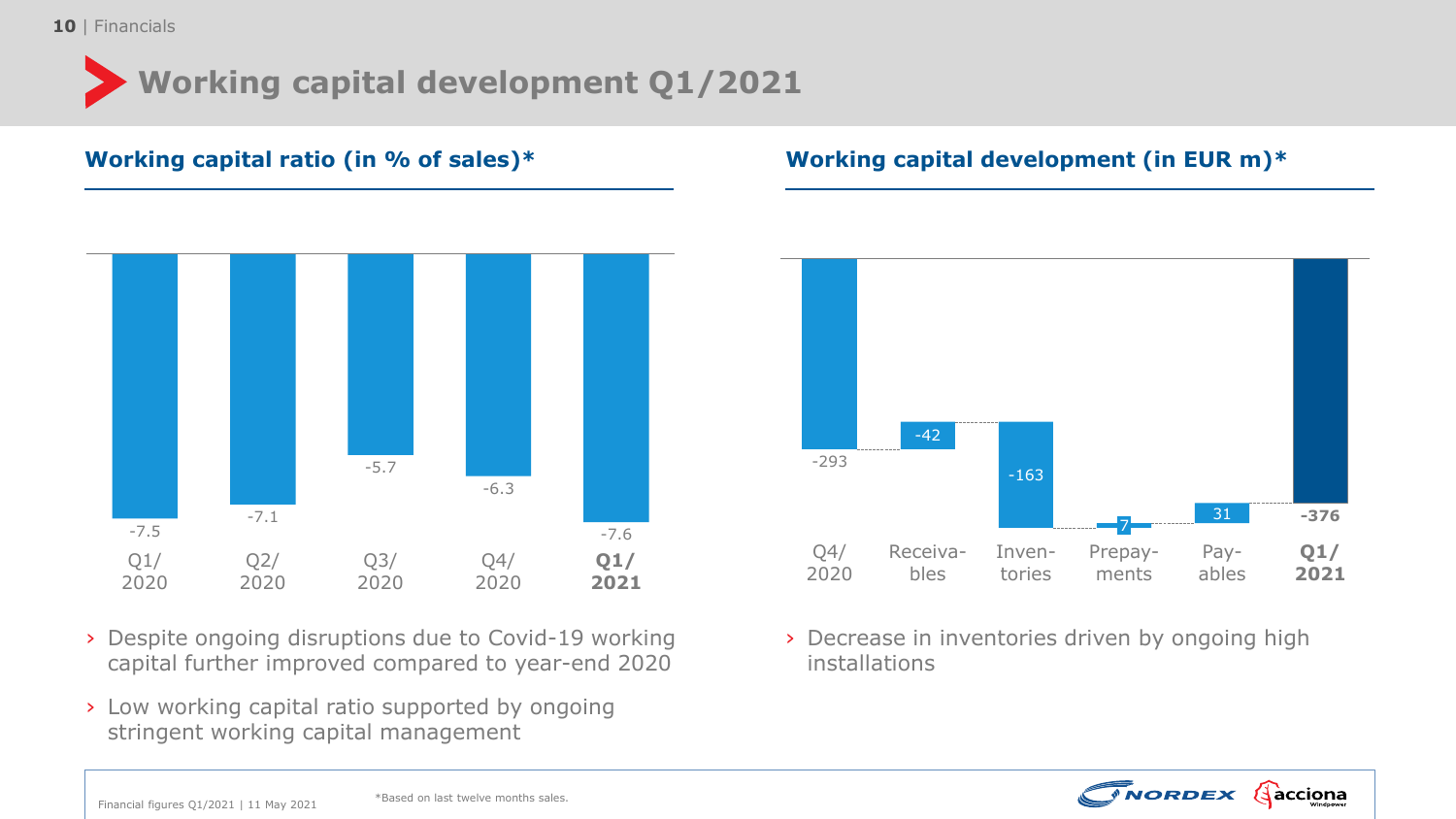

| in EUR m                                                          | Q1/2021 | Q1/2020 |
|-------------------------------------------------------------------|---------|---------|
| Cash flow from operating activities<br>before net working capital | $-37.3$ | $-10.3$ |
| Cash flow from changes in working<br>capital                      | 82.7    | $-11.5$ |
| Cash flow from operating activities                               | 45.5    | $-21.8$ |
| Cash flow from investing activities                               | $-35.1$ | $-35.1$ |
| Free cash flow                                                    | 10.4    | $-56.9$ |
| Cash flow from financing activities                               | $-45.9$ | $-6.7$  |
| Change in cash and cash equivalents*                              | $-35.4$ | $-63.6$ |

## **Comments**

- › Cash flow from operating activities mainly supported by positive working capital development
- › Cash flow from investing activities reflects ongoing expansion of supply chain and blade production facilities
- › Cash flow from financing activities largely determined by utilization of shareholder loan more than compensated by repayments under RCF and EIB facility

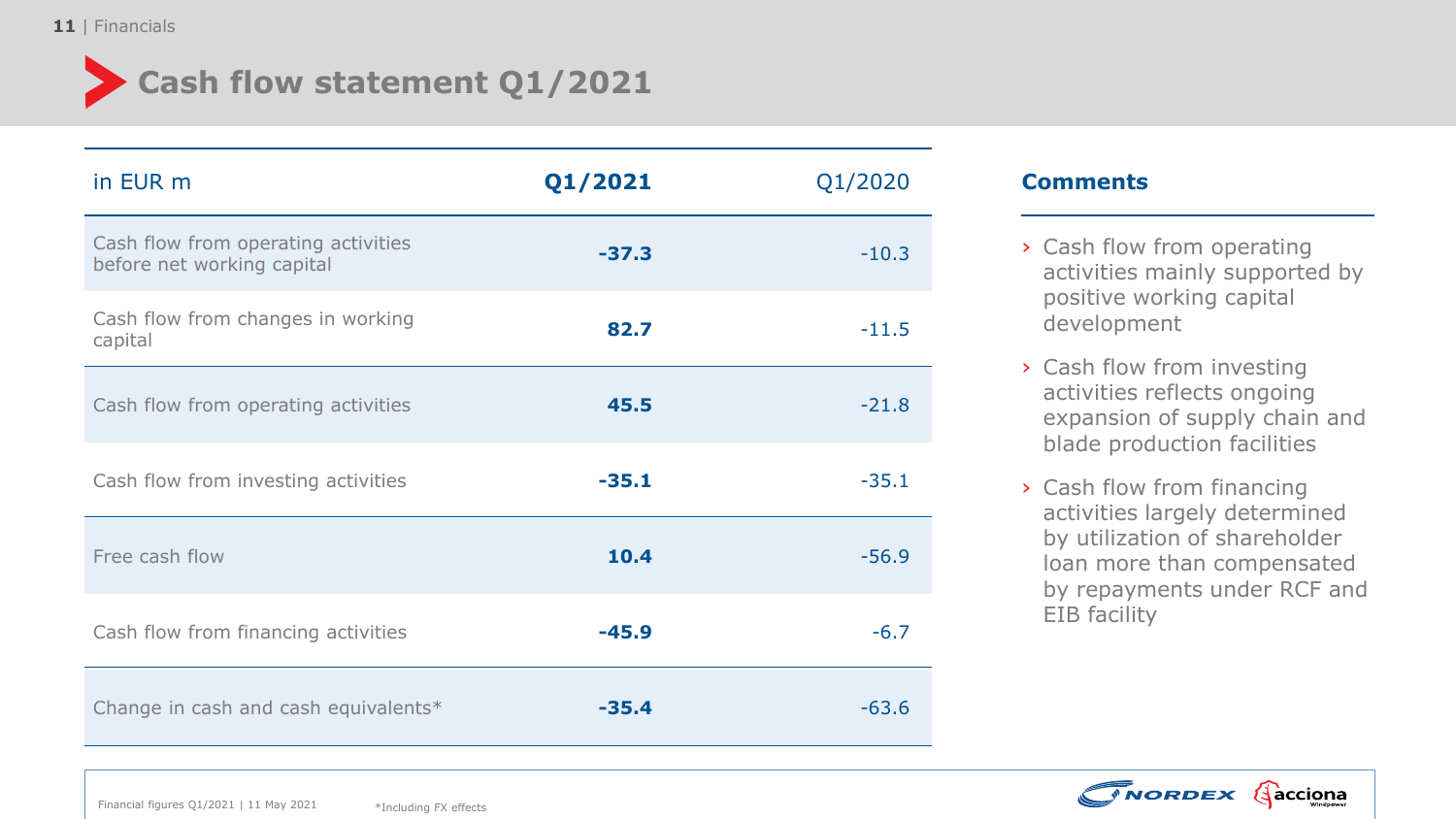

# **CAPEX (in EUR m) Comments**



- › Investments in Q1/2021 mainly consists of:
	- Investments in blade production facilities in India
	- Investments in moulds
	- Investments in installation and transport tooling and equipment
- › Increase in intangible assets due to higher level of development costs compared to previous year period

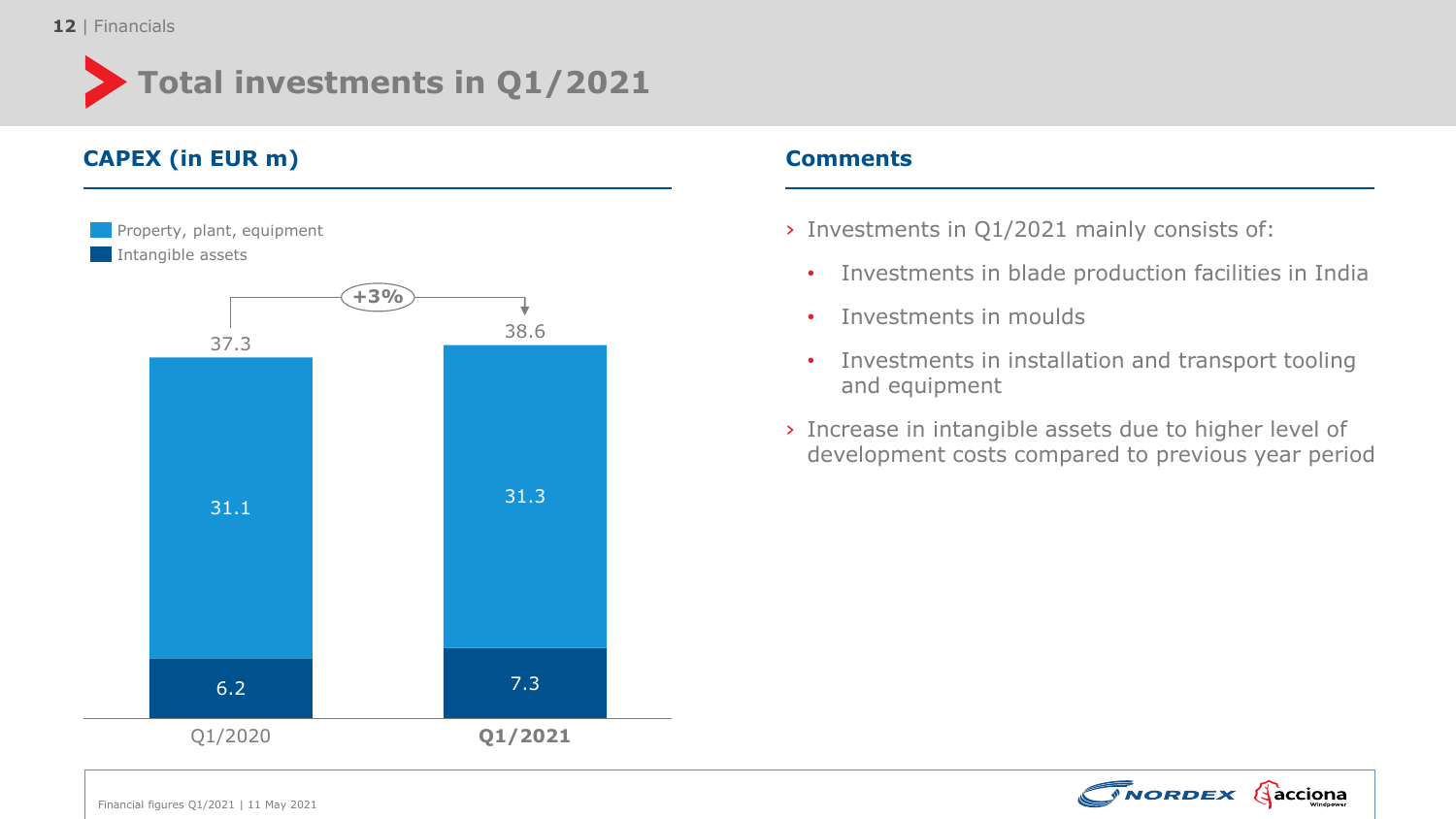# **Capital structure Q1/2021**

**Net debt\*/EBITDA\*\* Equity ratio (in %)**



› Leverage ratio stays further below own ambition level of 1.5 at the end of Q1/2021



› Equity ratio slightly decreased due to negative net result



Financial figures Q1/2021 | 11 May 2021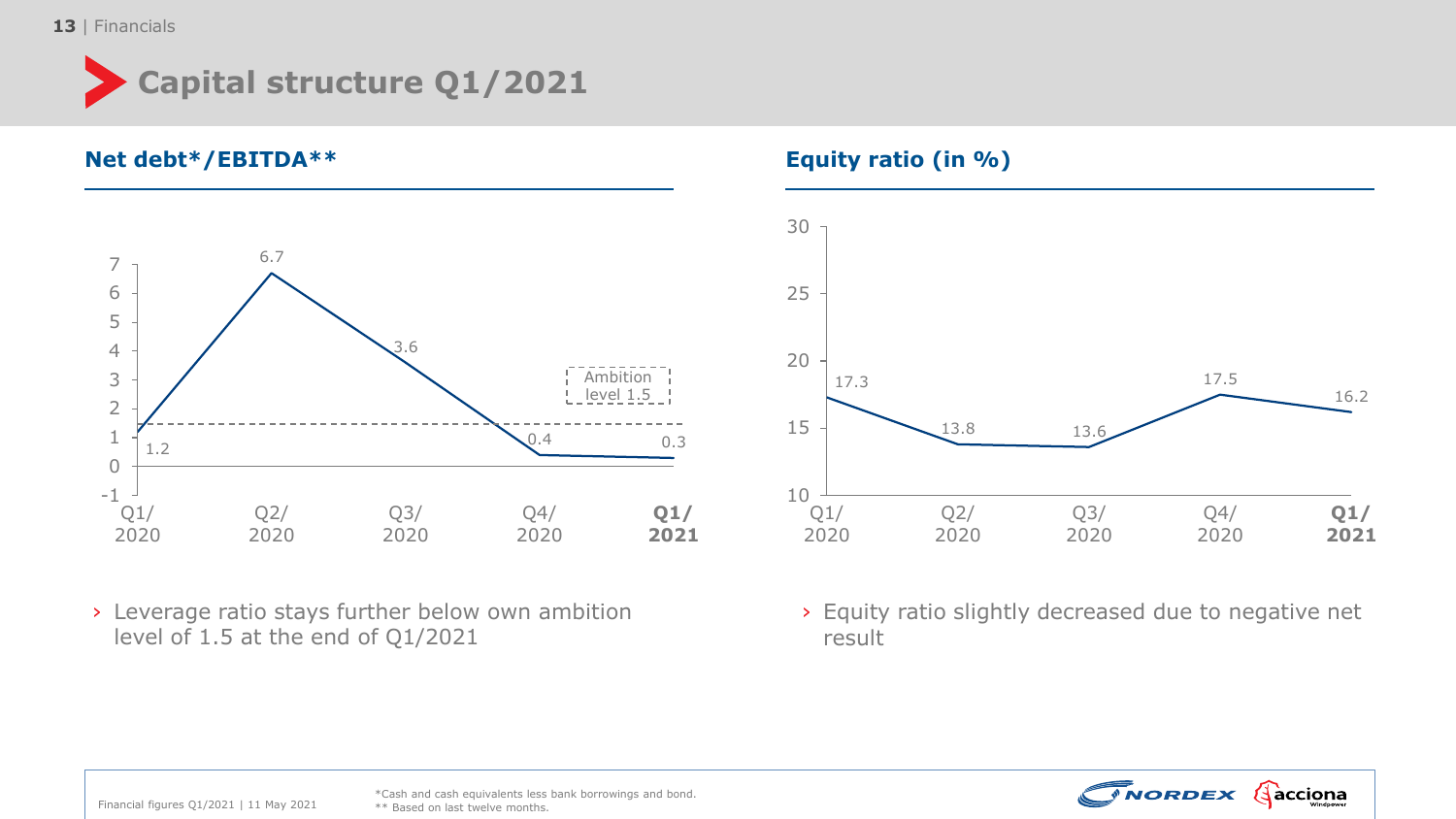

## **Installations (MW) And Allen Contract Contract Contract Contract Contract Contract Contract Contract Contract Contract Contract Contract Contract Contract Contract Contract Contract Contract Contract Contract Contract Con**



- › Total installations of 356 WTGs in 20 countries in Q1/2021 (Q1/2020: 269 WTGs)
- › Geographical split (MW) in Q1/2021: 57% Europe, 21% North America, 16% Latin America and 6% Rest of World



- › Output turbines amounted to 304 units in Q1/2021: 174 GER, 118 ESP and 12 BRA
- › Inhouse blade production of 383 units in Q1/2021: 172 GER, 95 MEX, 82 ESP and 34 IND
- › Outscourced blade production of 570 units in the first quarter 2021

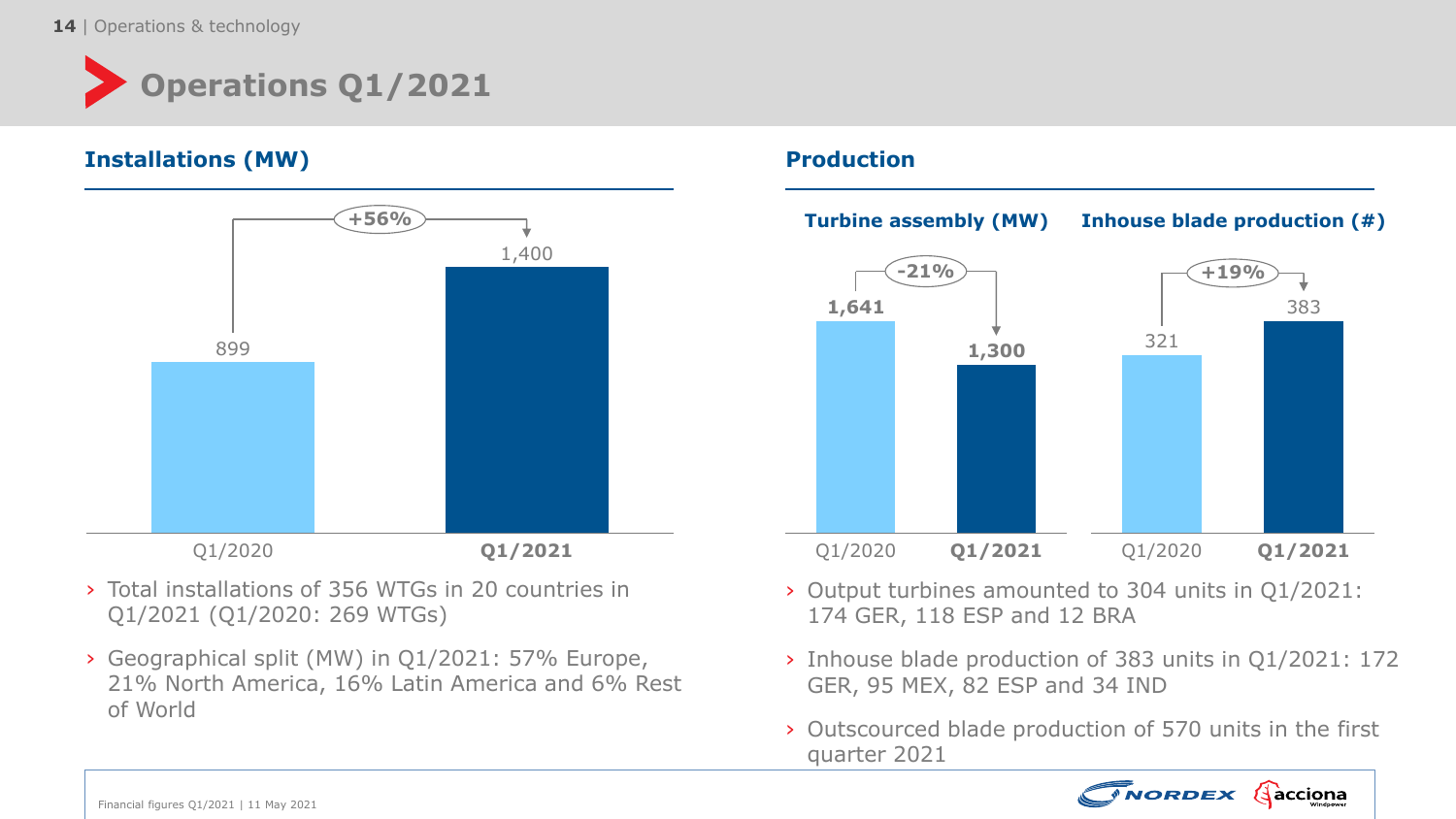### 15 | Guidance



| Sales:                           | EUR $4.7 - 5.2$ bn |  |
|----------------------------------|--------------------|--|
| <b>EBITDA margin:</b>            | $4.0 - 5.5\%$      |  |
| Working capital ratio: below -6% |                    |  |
| CAPEX:                           | approx. EUR 180m   |  |
|                                  |                    |  |

Please note the assumptions underlying the guidance are subject to greater uncertainties than normal.

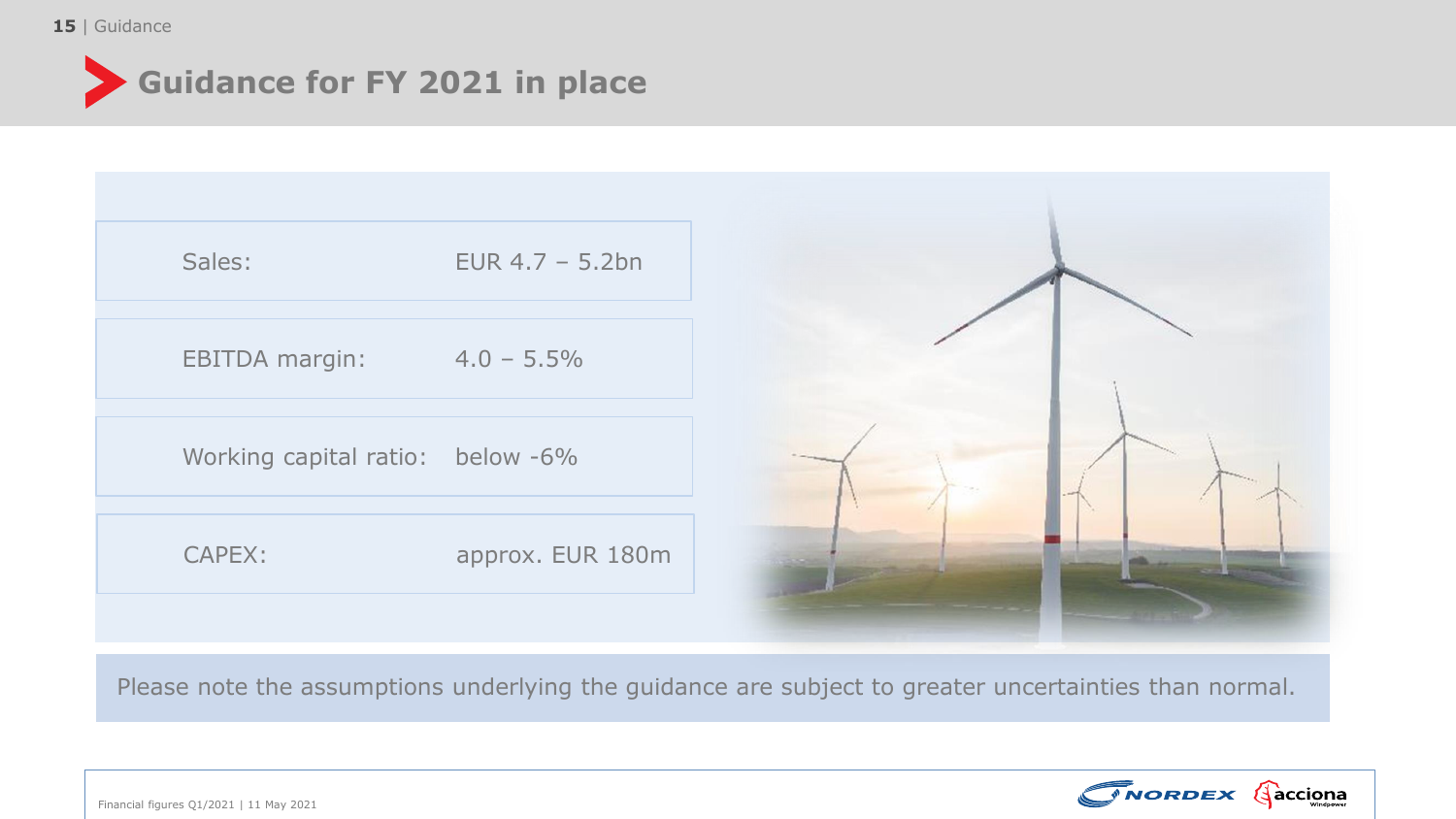16 | Strategic targets



| Sales:                | $\sim$ EUR 5.0bn (in the short term) |  |
|-----------------------|--------------------------------------|--|
| <b>EBITDA</b> margin: | 8% in FY 2022                        |  |
| Capacity:             | 6 GW+                                |  |
|                       |                                      |  |
|                       |                                      |  |



Financial figures Q1/2021 | 11 May 2021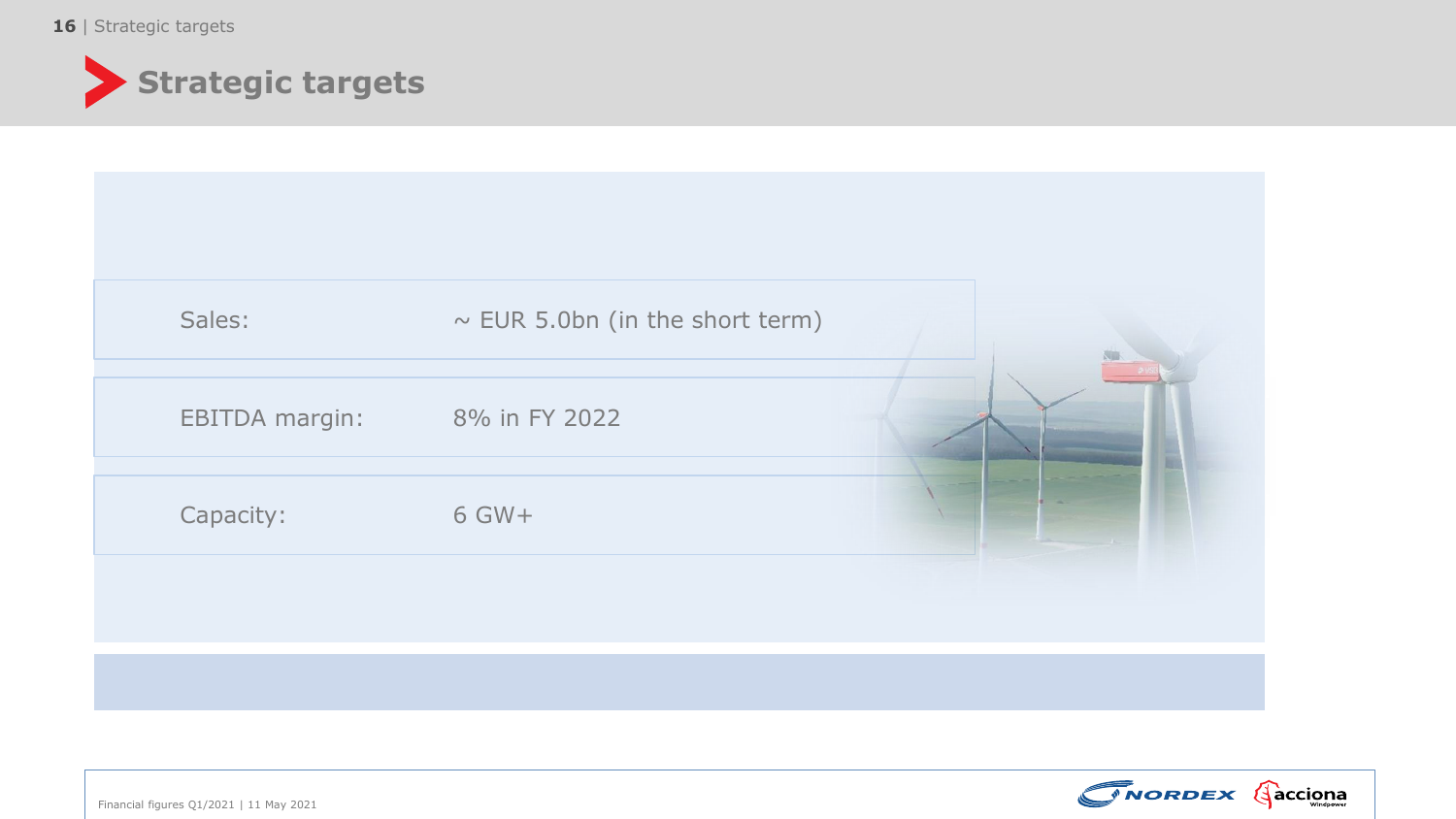| **17** Q&As





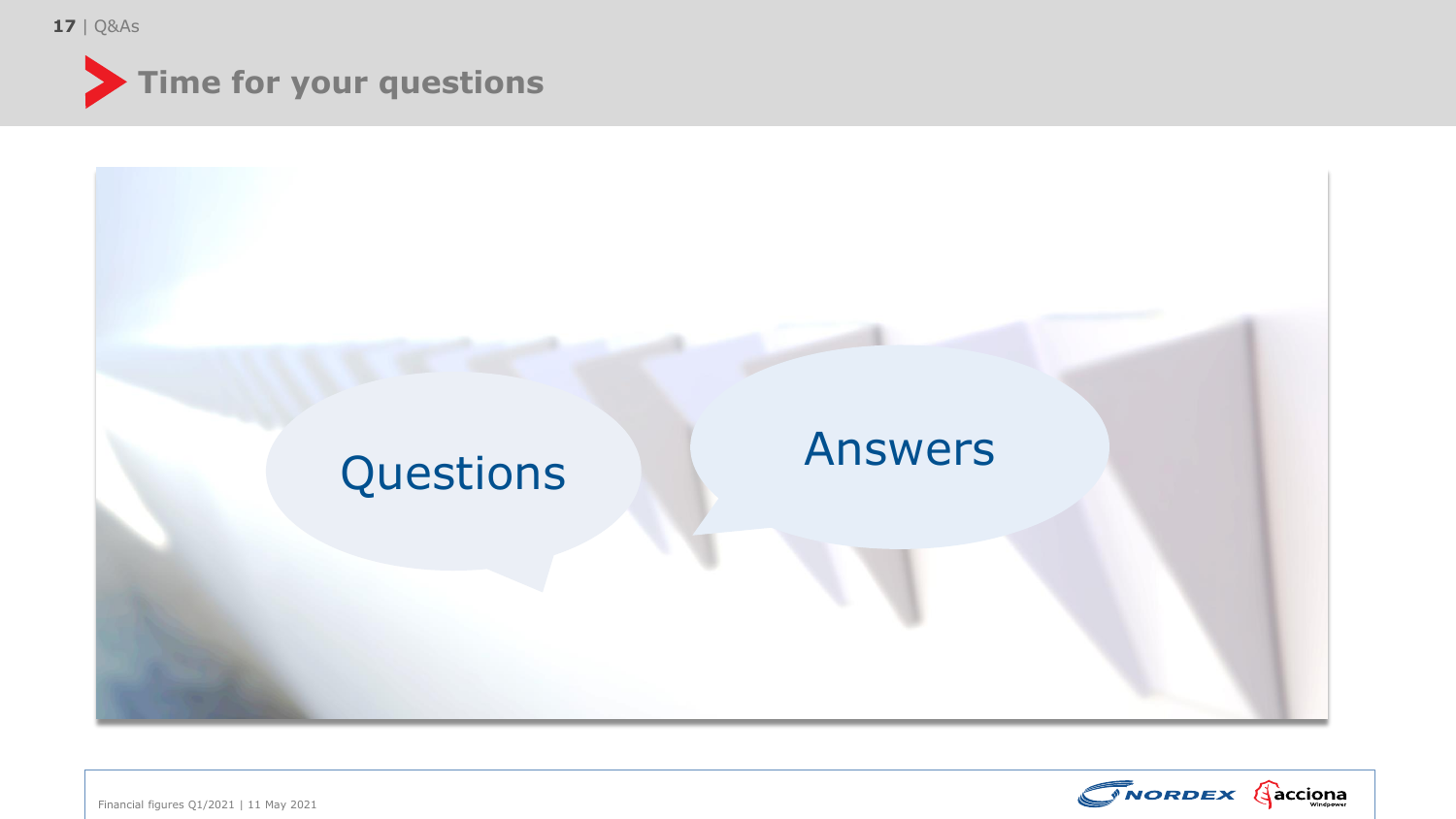

› Positive business development expected in 2021 with increasing EBITDA margin in the course of the year.

› Demand for Delta4000 series remains promising, even for new rotor variants.

› Volatility and inflation in commodities, ongoing Covid-19 pandemic and logistical risks may have an impact in the short term.

› However in the medium term prices could structurally improve, as the wind industry remains one of the key pillars in the global drive to achieve net zero emissions.

› Challenging situation in India due to Covid-19, causing some delays in the ramp up.

› Guidance for financial year 2021 confirmed.